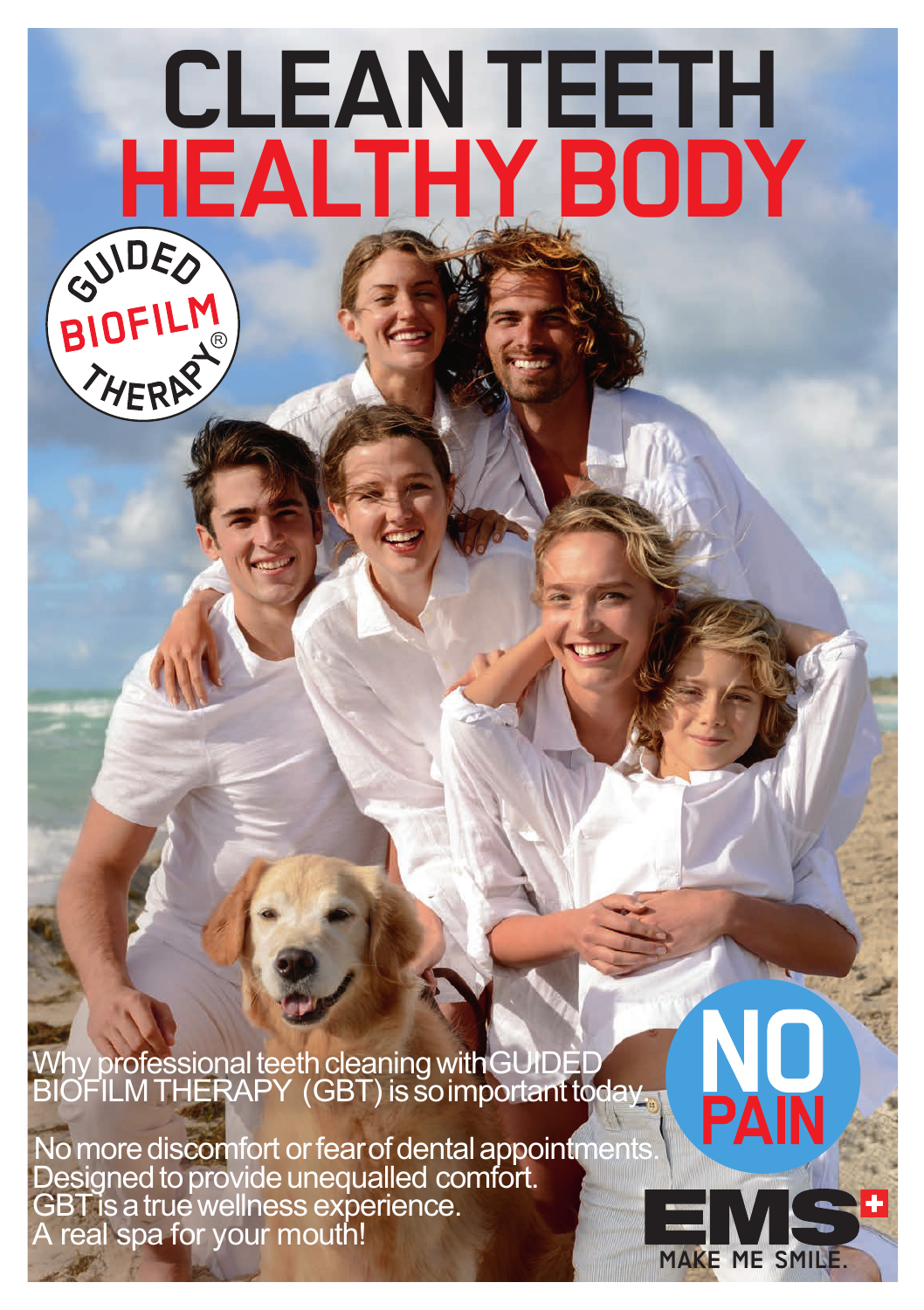

## **MAKE ME SMILE**



Professional teeth cleaning is necessary to maintain a beautiful smile and healthy teeth. It removes harmful plaque (called biofilm) from teeth and gums. It is the only way to truly prevent gum disease (periodontitis) and tooth decay (caries) (both identified as common diseases by the WHO\*)

### **ORAL BIOFILM CAUSES DENTAL DISEASE**

The bacteria in oral biofilm damages the teeth and the supporting structures such as the gums and bone that hold the teeth in place.

Bacteria also find their way deeper into the body and may cause serious diseases over time. Studies have found that oral biofilm may lead to diabetes as well as cardiovascular and other common diseases. In addition, biofilm calcifies to become ugly calculus. Oral biofilm must be removed on a regular basis, without pain, gently and effectively. The best way? GUIDED BIOFILM THERAPY.

In collaboration with universities and dentists, EMS has developed a clinical protocol designed to remove biofilm and maintain health teeth and gums over time.

\*WHO: World Health Organization

#### **GUIDED BIOFILM THERAPY**

This protocol,combines professional tooth cleaning at the dentist's office with proper dental care practiced at home.

There is no better way to keep harmful biofilm under control.

Professional teeth cleaning with GUIDED BIOFILM THERAPY makes you feel good. A cleaning session is like a wellness spa experience. The treatment is painless and does not damage the teeth. GBT is today's game changer and has nothing in common with the old dental hygiene methods from the '60s.

With the EMS AIRFLOW, PIEZON no pain devices, all you need is warm water, air and AIRFLOW PLUS powder to remove oral biofilm, and create a healthy winning smile.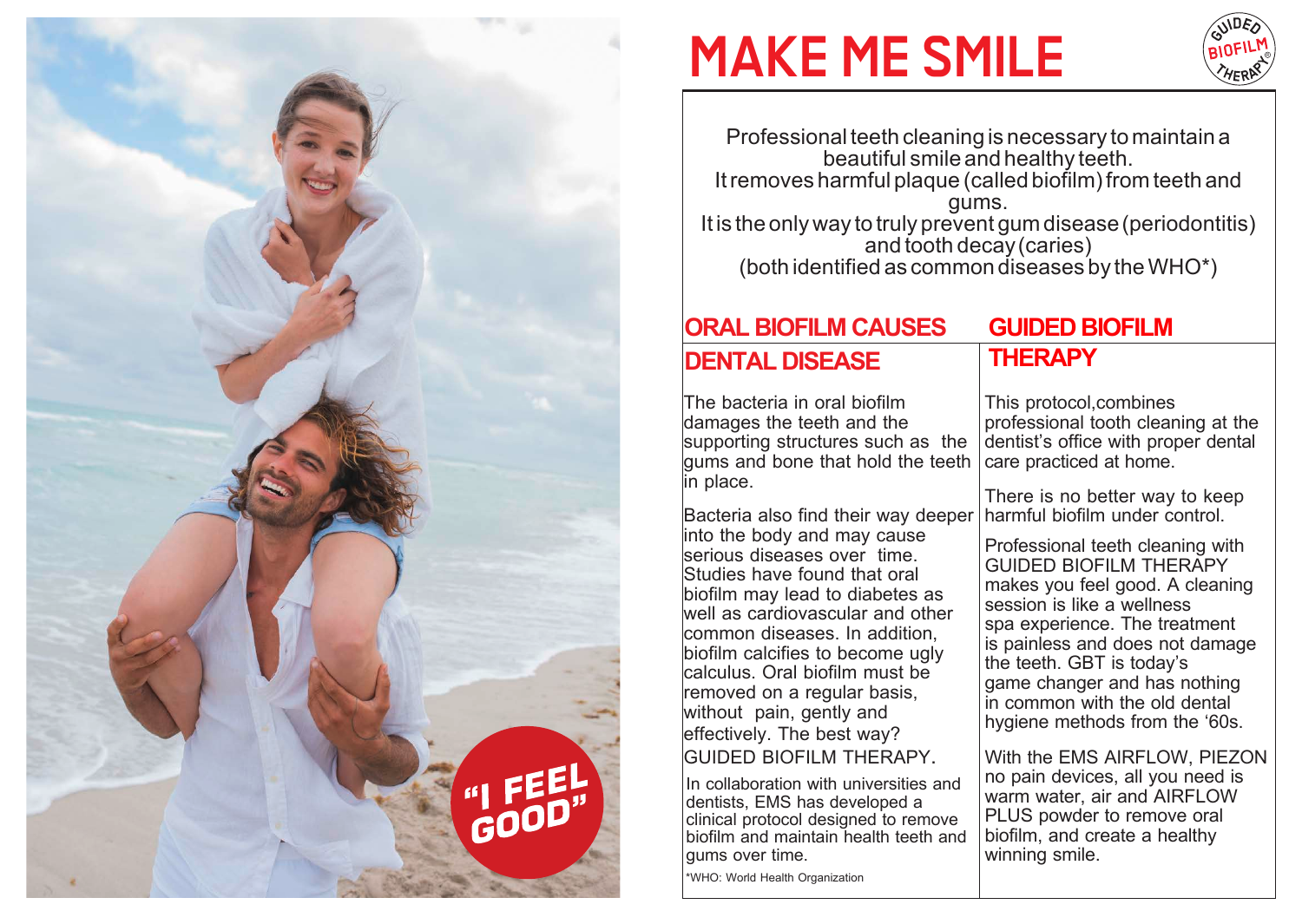Dental biofilm is insidious. **PATHOGENIC BIOFILM BACTERIA MAGNIFIED 2000X** You can't see it. You can't smell it. You can't feel it. But it is the main cause of tooth decay (caries), gum disease (periodontitis) and even tooth loss. GUIDED BIOFILM THERAPY from EMS identifies biofilm and thoroughly removes it in a safe and comfortable way.

### **BIOFILM IS BARELY VISIBLE BE VISIBLE TO**

The soft layer on your teeth has millions of different bacteria, good and bad ones. They thrive in your mouth and feed on the food you eat, especially sugar. Biofilm bacteria turn sugar into acids which causes tooth decay. This mass of bacteria is called oral biofilm (dental plaque). Biofilm grows every day and is barely visible to the naked eye. All of this makes your mouth the ideal entry point for bacteria into the body.

#### **BIOFILM MUST BE REMOVED. 100%**

Don't let disease-causing bacteria take over your mouth. Take control and remove biofilm twice a day at home and two to three times a year through top professional tooth cleaning with GBT.

GBT removes up to 100% of biofilm. Without GBT, biofilm routinely leads over time to dental disease including periodontitis (severe gum disease) and dental decay.

Not only is the health of your teeth and gums at risk, but so is your overall health.

### **BIOFILM MUST REMOVE**

An important step of GBT is making biofilm visible on teeth and gums. This is called "disclosing" and makers the biofilm perfectly visible.

Only when biofilm has been made visible, can it be removed completely. With the old methods, disclosing was rarely used because it would take hours to remove the biofilm.

A safe and removable dye is used to color the plaque guides the practitioner in removing the biofilm and preserving the natural tissues.

Disclosing delivers unequalled treatment quality as it clearly shows whether all biofilm has in fact been removed.

GBT is minimally invasive, safe and very comfortable.



You can also view this brochure via QR Code and share with your friends.

## **BIOFILM IS BAD GBT FIGHTS BIOFILM**



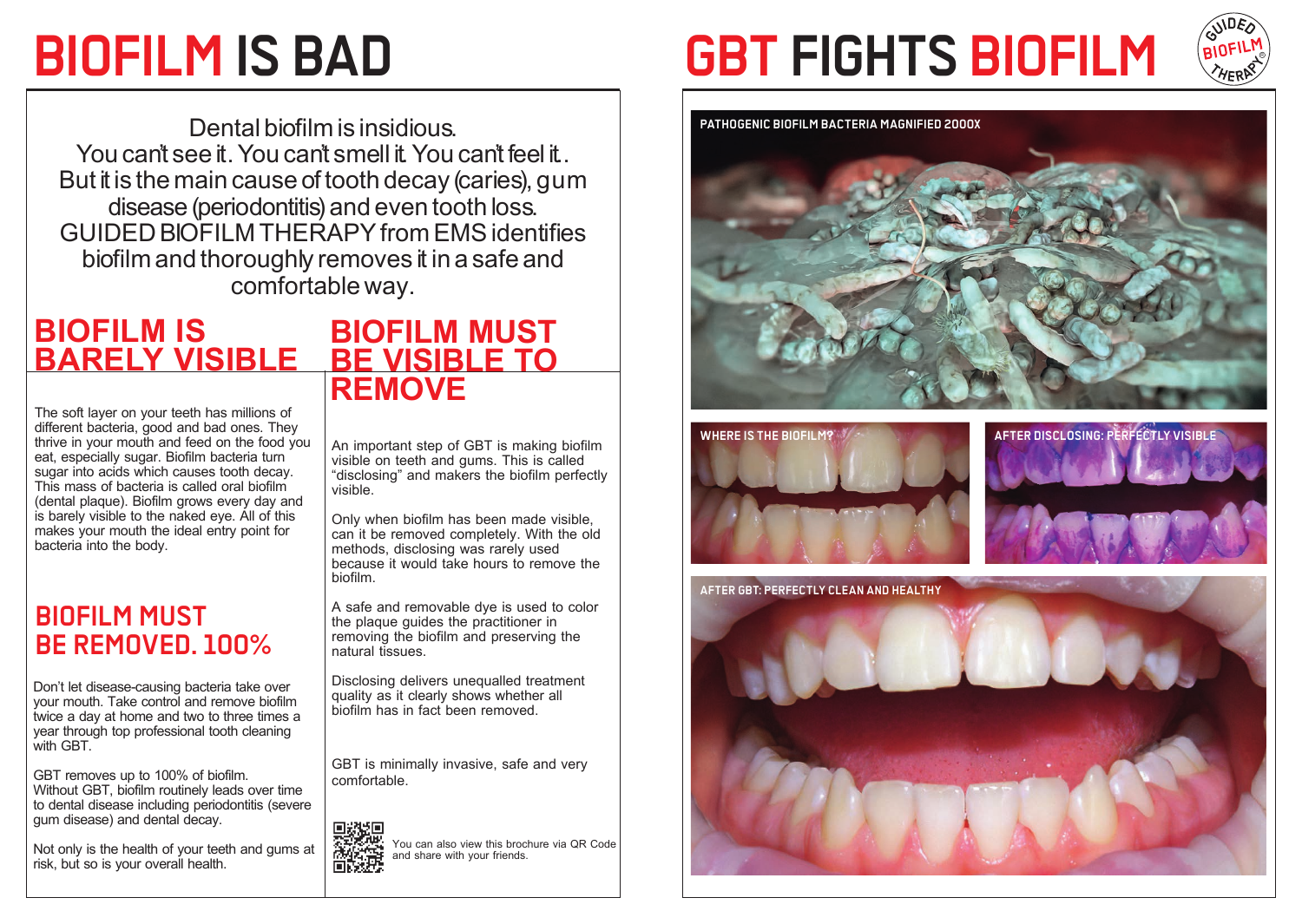## THE 8 STEPS OF THE **GBT PROTOCOL**